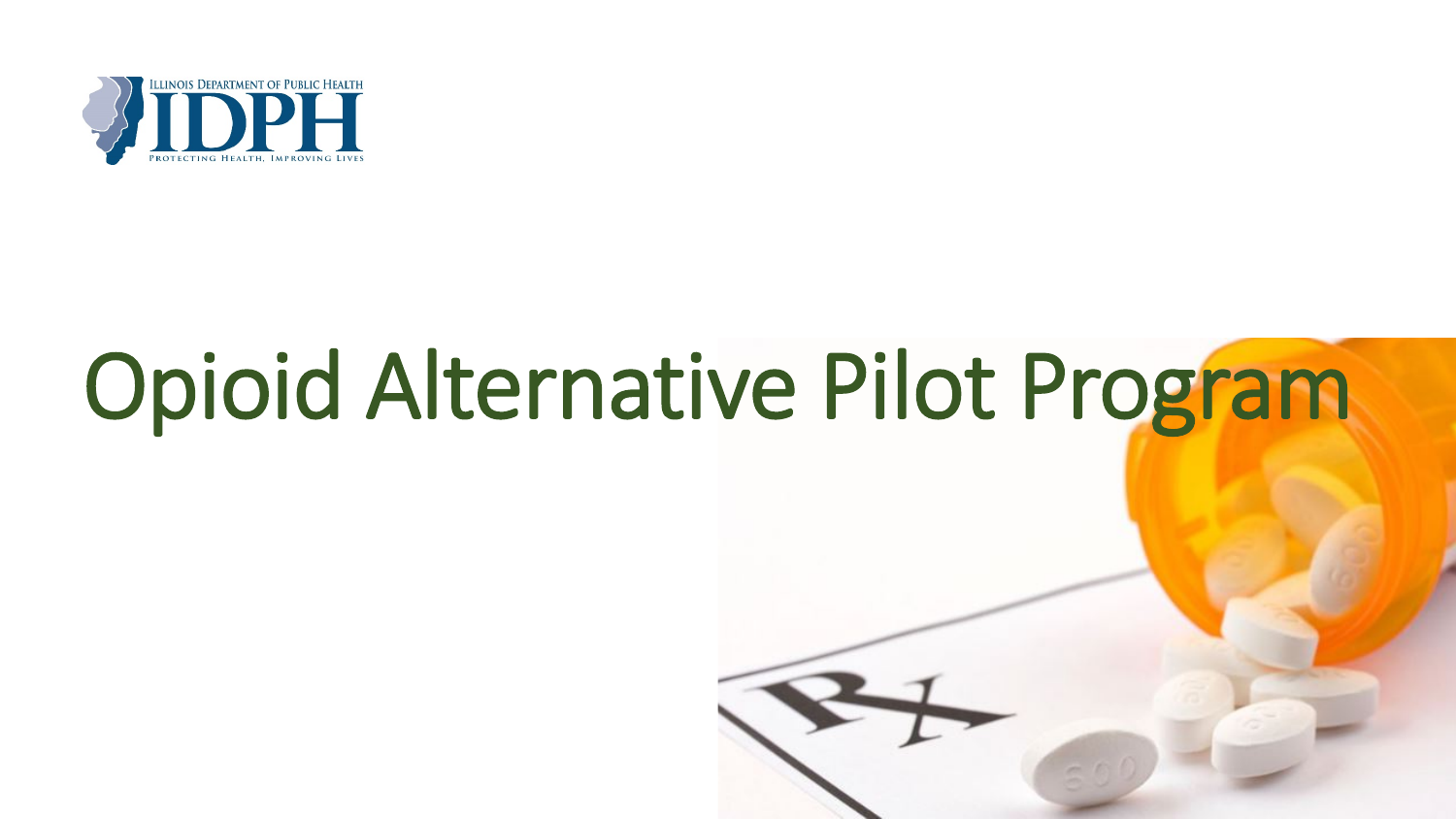#### **Acronyms**

ICTS - Illinois Cannabis Tracking System, the on-line registration system for qualifying patients and physicians

- IDPH Illinois Department of Public Health
- LHDs certified local health departments
- PC physician certification
- OAPP Opioid Alternative Pilot Program
- MCPP Medical Cannabis Pilot Program

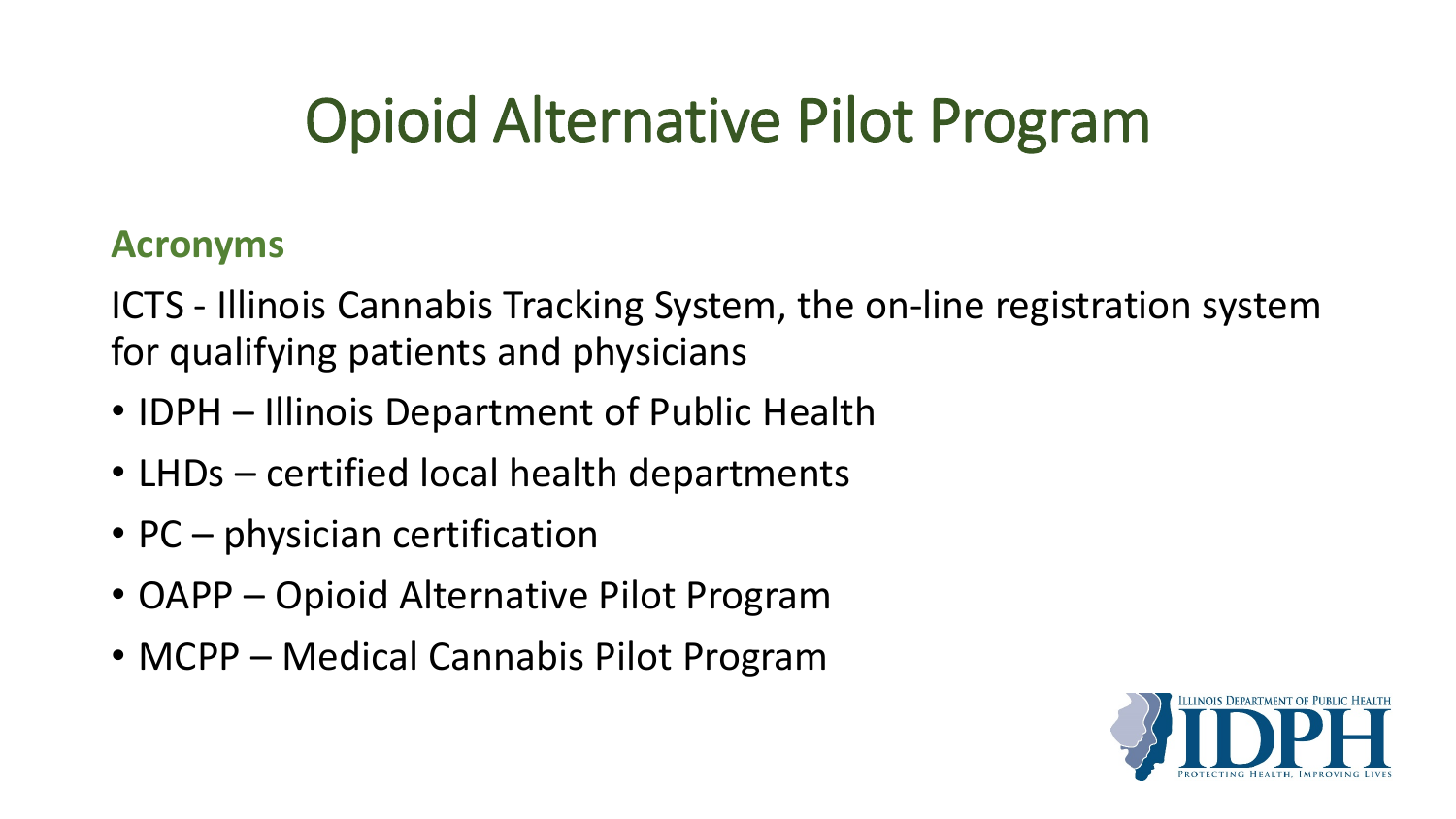- Program Strategies
	- Develop and implement systems and processes to enroll qualified Illinois adults into the OAPP
	- Educate stakeholder groups (physicians, dispensaries, qualifying patients, local health departments, law enforcement) about OAPP
	- Ensure quality and satisfaction of OAPP
- Short-term Outcomes
	- Increase in number of physicians who report an increase in knowledge and awareness about OAPP
	- Increase in number of physicians who submit an OAPP PC for a qualifying patient
- Intermediate Outcomes
	- Increased knowledge and awareness about OAPP across all stakeholder groups
	- Increased number of physicians who report awareness about OAPP and encourage qualifying patients to enroll in OAPP
- Long-term Outcomes
	- Decreased overdoses related to opioid prescription drugs

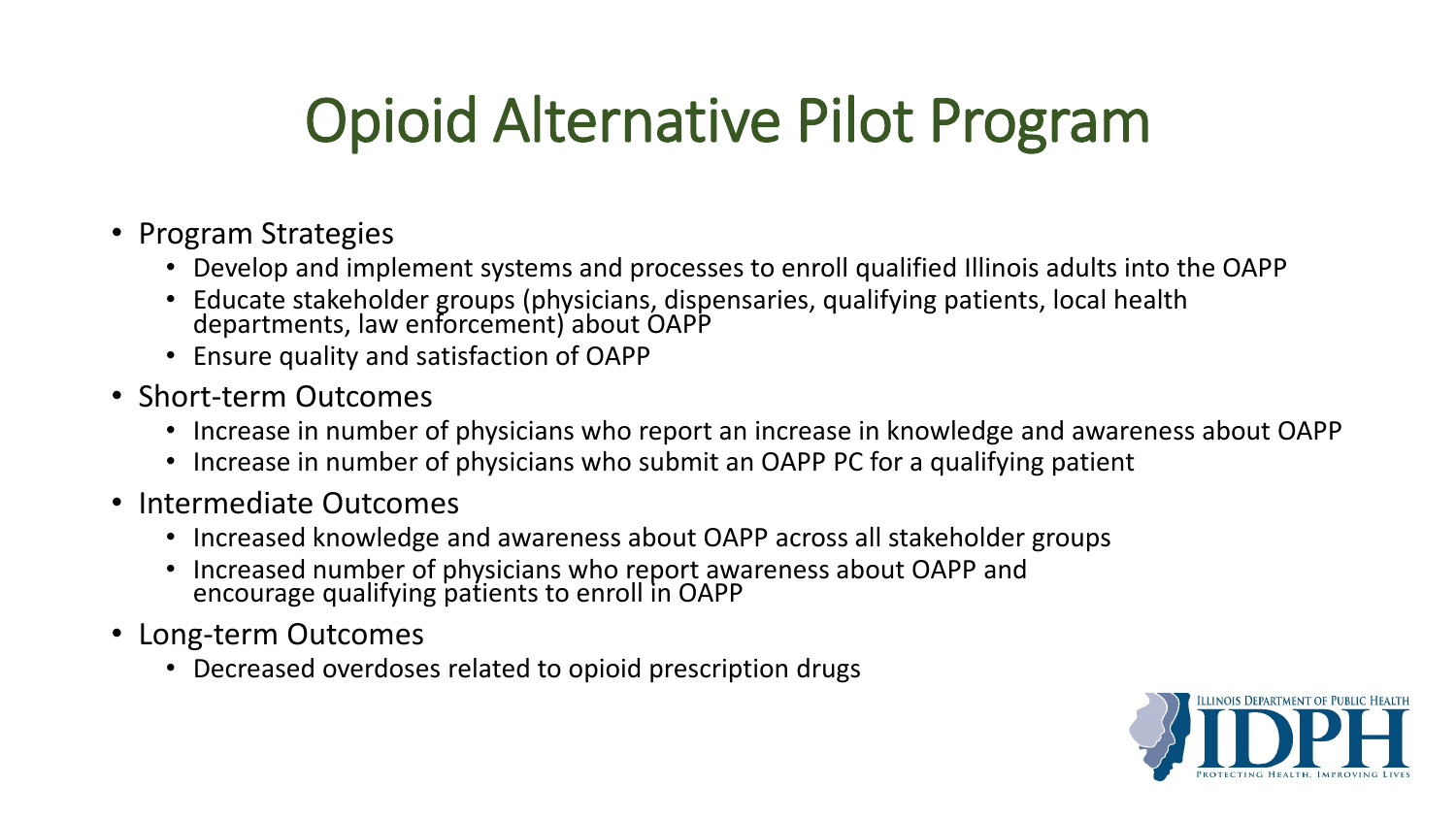#### **Administrative Rulemaking**

- Emergency rules adopted and proposed rules issued on December 1, 2018
- Published in the December 7, 2018 issue of the Illinois Register
	- [www.ilga.gov](http://www.ilga.gov/)
- Emergency rules are effective for 150 days
- Interested individuals may submit comment regarding the proposed rules during the 45-day public comment period (expires January 21, 2019)
	- Rules Coordinator
	- Division of Legal Services
	- Illinois Department of Public Health
	- 535 W. Jefferson St., 5th floor
	- Springfield IL 62761 or email to [dph.rules@illinois.gov](mailto:dph.rules@illinois.gov)





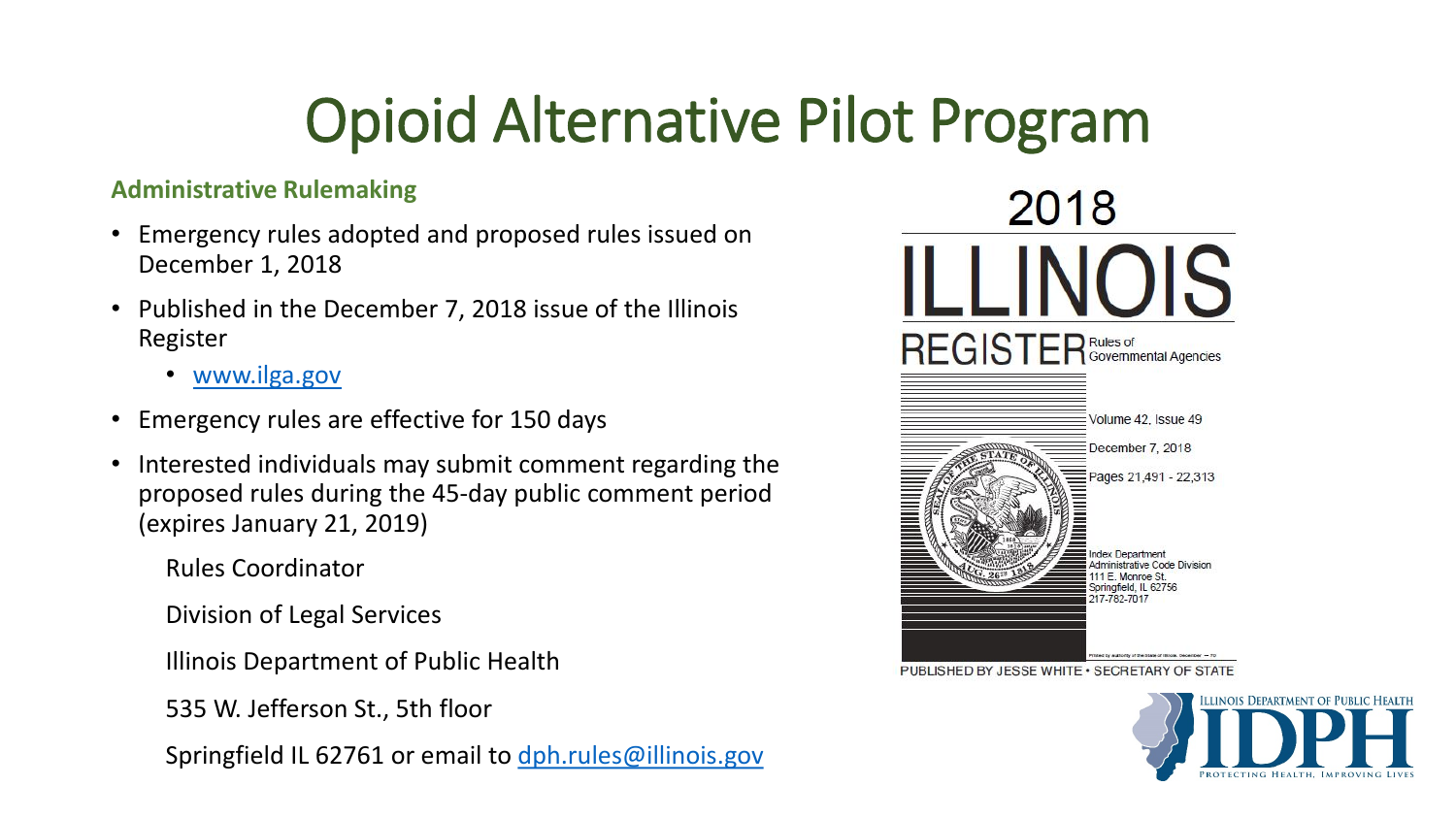#### Opioid Alternative Pilot Program Administrative Rules – components

- Implements provisions of P.A. 100-1114 and P.A. 100-0660
- Provides provisional access to licensed medical cannabis dispensary organizations for persons applying to the Medical Cannabis Pilot Program
- Defines the requirements for participation in the Opioid Alternative Pilot Program
- Removes all requirement for fingerprint background checks and exclusions due to qualifying felony offenses
- Prohibits organizations from charging a fee for assistance with registration for MCPP and OAPP

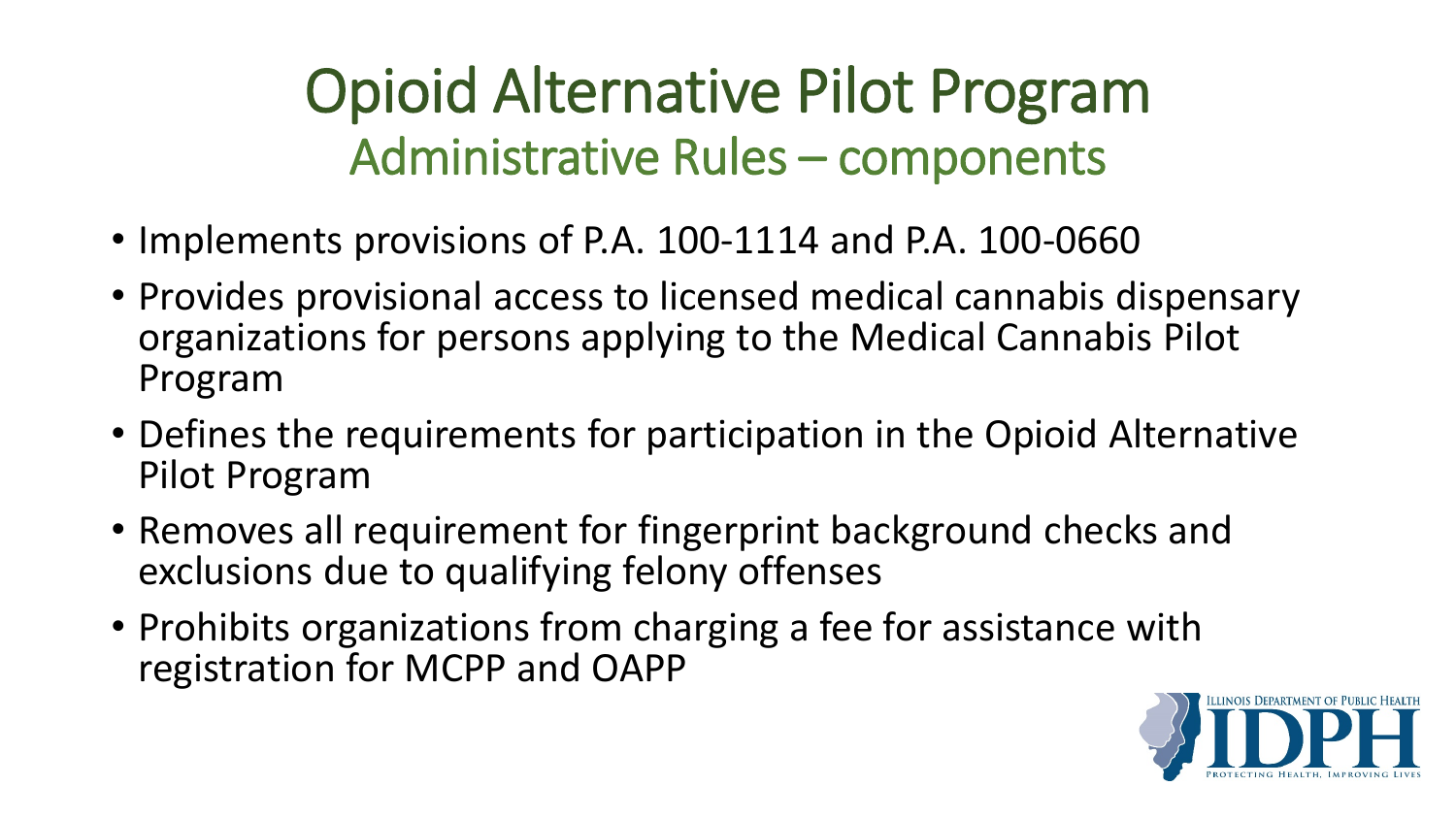#### Opioid Alternative Pilot Program Implementation Timeline

- **IDPH** currently in design/build phase for **ICTS**
- Projected "go live" date is January 31

#### **January 2019**

| <b>Sunday</b> | <b>Monday</b> | <b>Tuesday</b> | Wednesday      | <b>Thursday</b> | <b>Friday</b>    | <b>Saturday</b> |
|---------------|---------------|----------------|----------------|-----------------|------------------|-----------------|
|               |               |                | 2              | 3               | $\boldsymbol{4}$ | $5\phantom{1}$  |
| 6             | 7             | 8              | 9              | 10              | 11               | 12              |
| 13            | 14            | 15             | 16             |                 |                  | 16              |
| 20            | 21            | 22             | 23             |                 | 22               | 23              |
| 27            | 28            | 29             | 3 <sub>4</sub> | 28              |                  |                 |

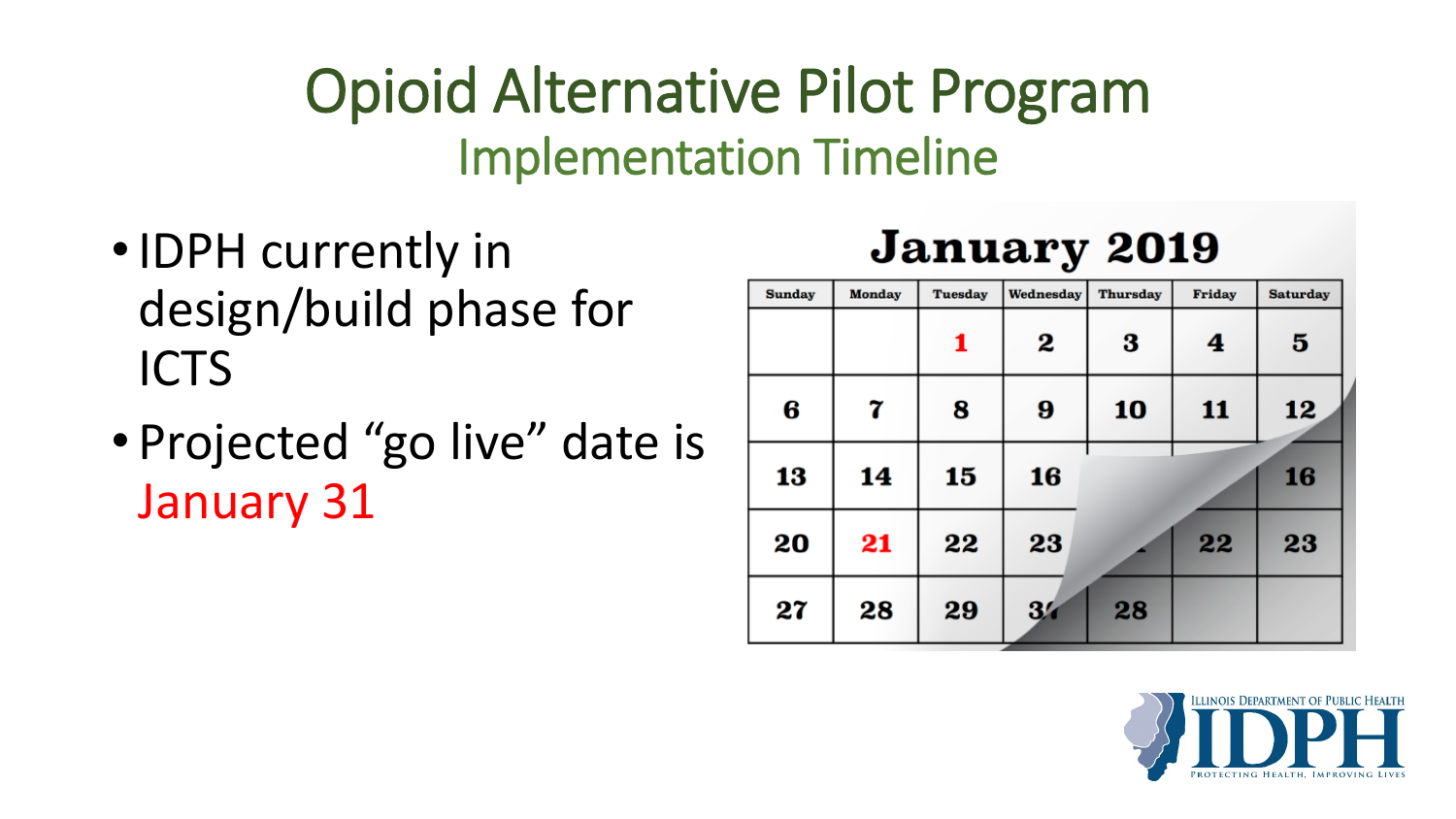#### Opioid Alternative Pilot Program State Agency Partners

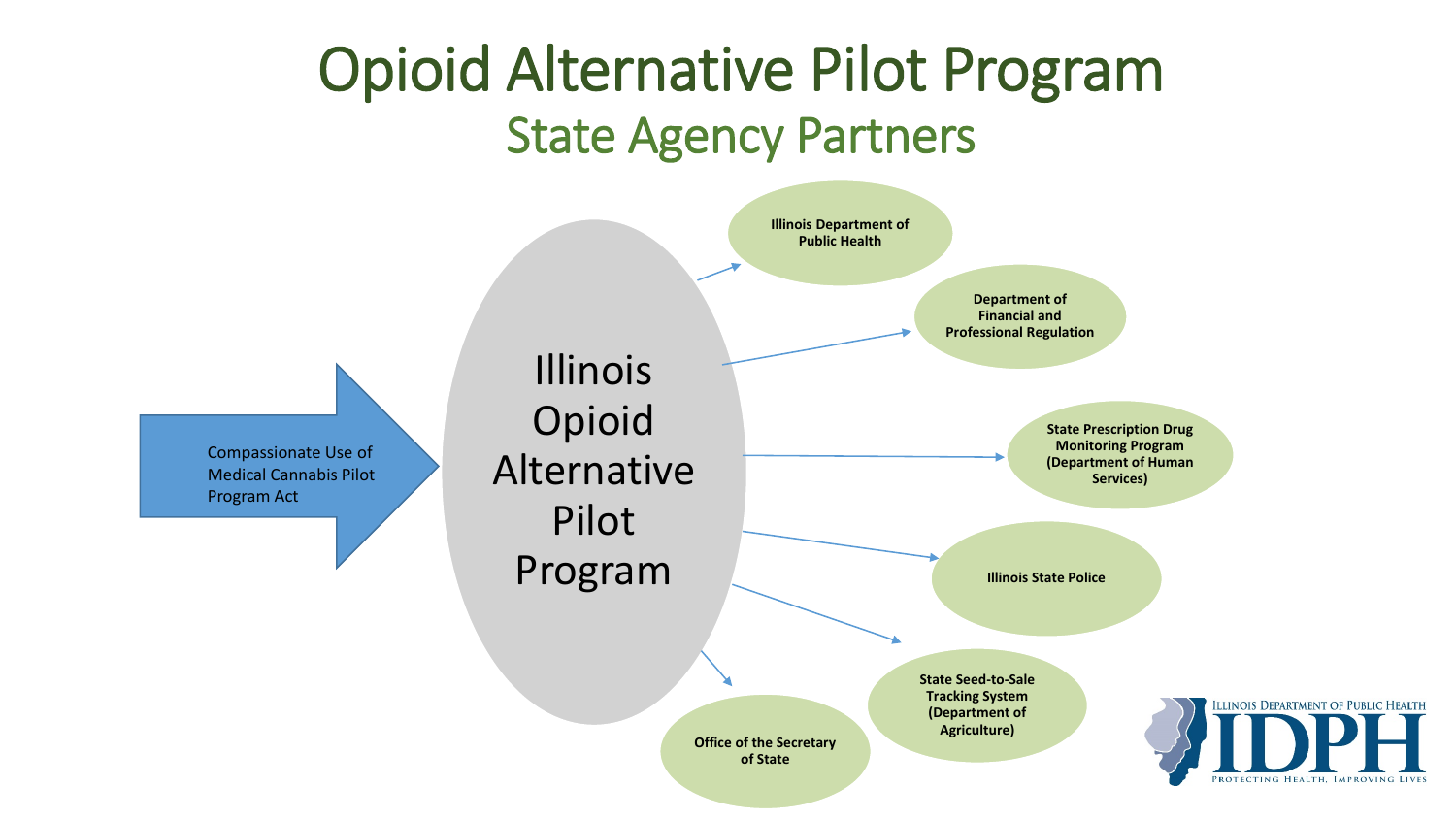Opioid Alternative Pilot Program Non-state Partners and Stakeholders

- Licensed MDs and DOs
	- Must be licensed to practice in Illinois and hold a valid Illinois Controlled Substances License at the time of issuing the Physician Certification
- Licensed Dispensaries
	- Qualifying patient may visit a licensed dispensary to register for OAPP
	- Sale of medical cannabis to registered patients
- Certified Local Health Departments
	- Qualifying patient may visit a LHD to register for OAPP
	- Physician education about OAPP

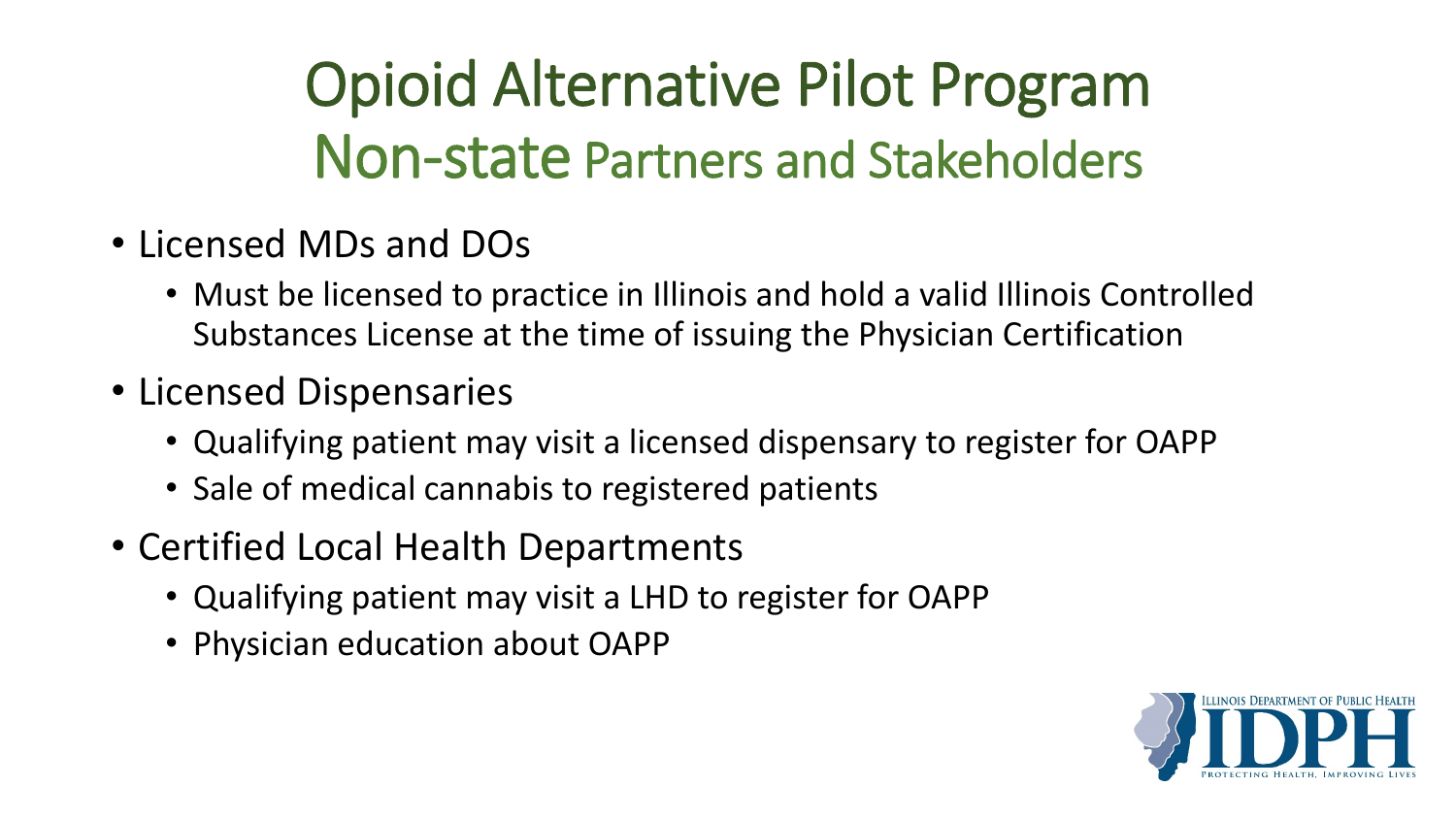#### Opioid Alternative Pilot Program General Provisions

- Qualifying patients
	- Patient has a current prescription for an opioid, OR patient could be prescribed an opioid based on generally accepted standards of care
	- Must be 21 or older at the time of registration
	- No caregiver provisions for OAPP
	- Cannot have a Commercial Driver's License or School Bus Permit
- OAPP Physician Certification is valid for 90-day registration period
	- Requires in-person office visit; telemedicine and telephone consultation are prohibited
- Cannot change dispensary during 90-day registration period
- Patient limited to 2.5 ounces of medical cannabis every 14-days. No waiver of the allowable amount
- No dual registration in OAPP and MCPP
- After 90-day registration period, qualifying patients can register again
- Patients with a qualifying debilitating condition may apply for MCPP

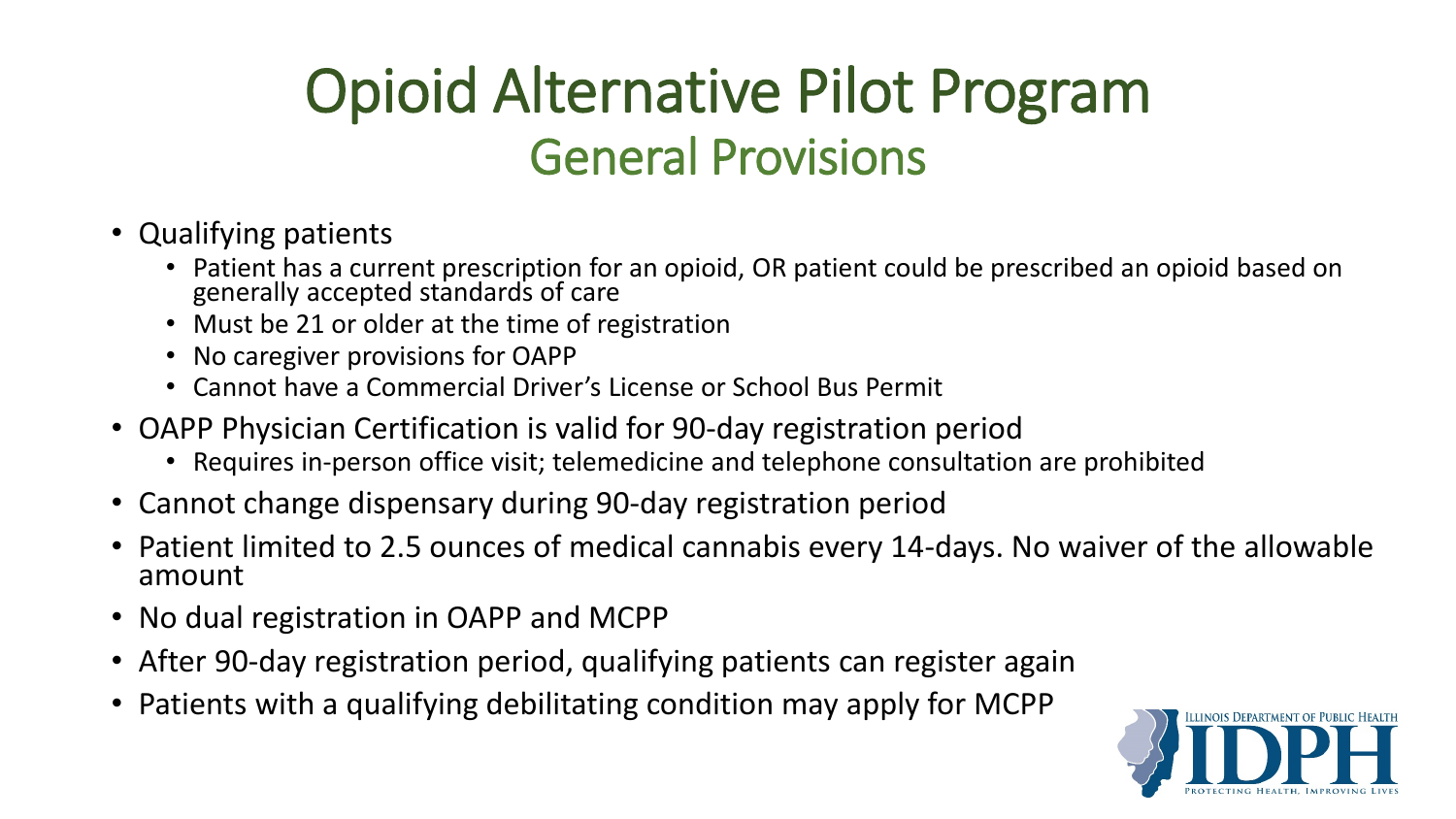#### Opioid Alternative Pilot Program Illinois Cannabis Tracking System

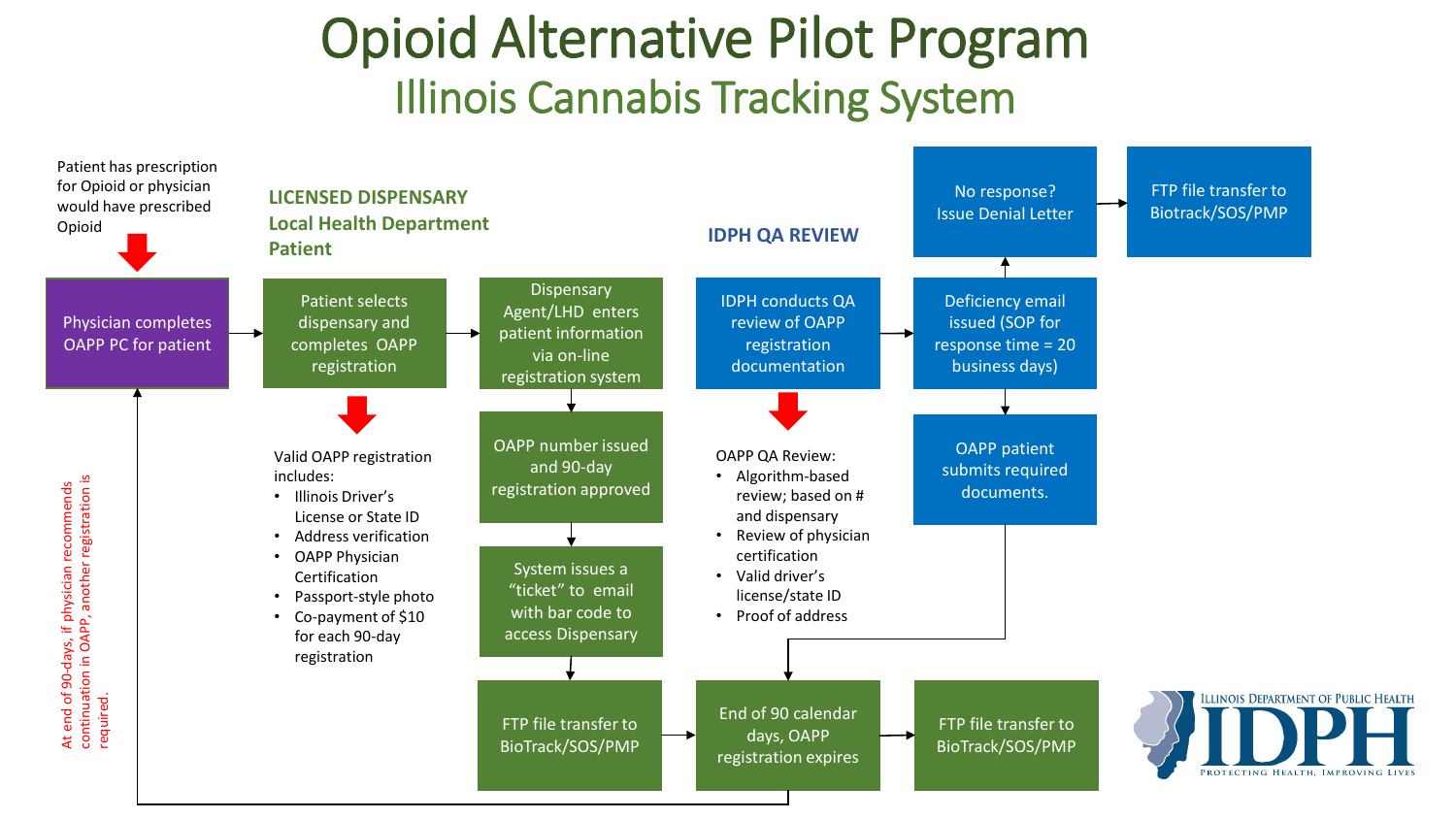#### Opioid Alternative Pilot Program Illinois Cannabis Tracking System

| Already have an account?<br>Sign in below.<br>Username                             | New user?<br>To create an account and register,<br>click the Patient Registration, |
|------------------------------------------------------------------------------------|------------------------------------------------------------------------------------|
| <b>Password</b>                                                                    | Physician Registration, Caregiver<br>Registration or Dispensary button<br>below    |
|                                                                                    | <b>Patient Registration</b>                                                        |
| Sign In                                                                            | <b>Physician Registration</b>                                                      |
| By signing in to this system you are<br>agreeing to the stated security<br>policy. |                                                                                    |
| <b>Reset Password or Unlock Account</b>                                            |                                                                                    |
| <b>Forgot Username</b>                                                             | Illinois Cannabis Tracking System                                                  |

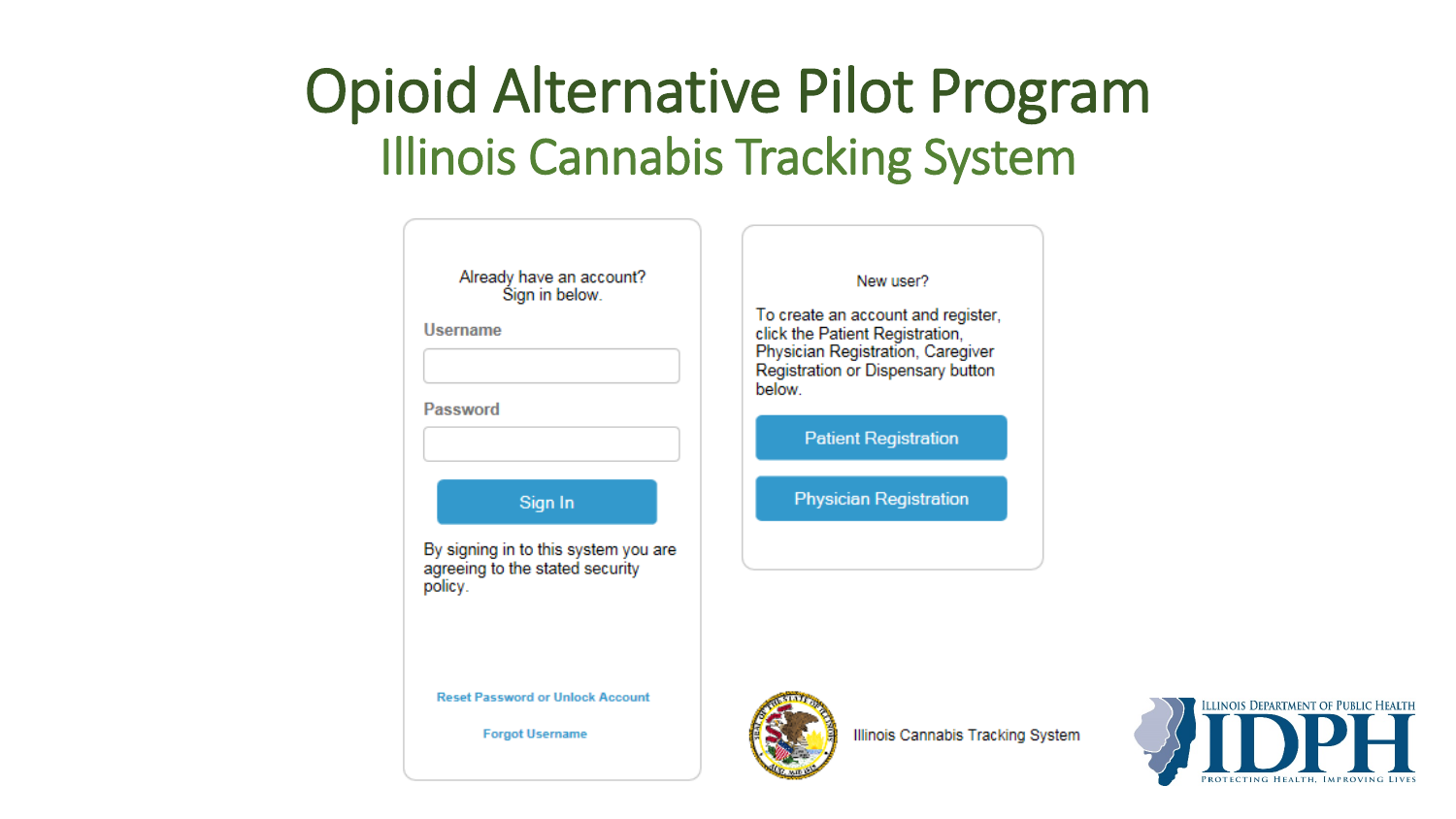#### Opioid Alternative Pilot Program Registration Process – Five Components



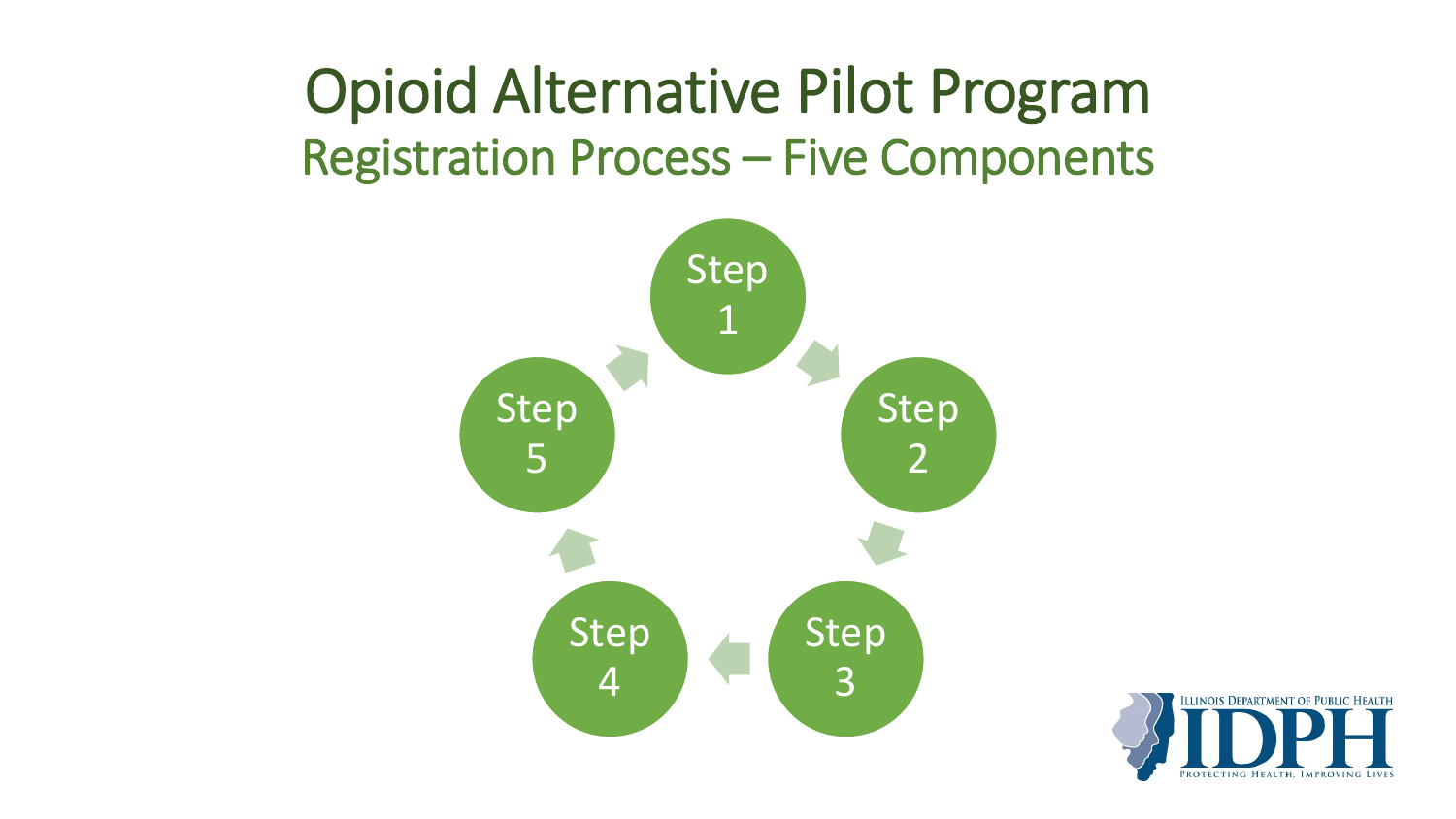#### Opioid Alternative Pilot Program Registration Process



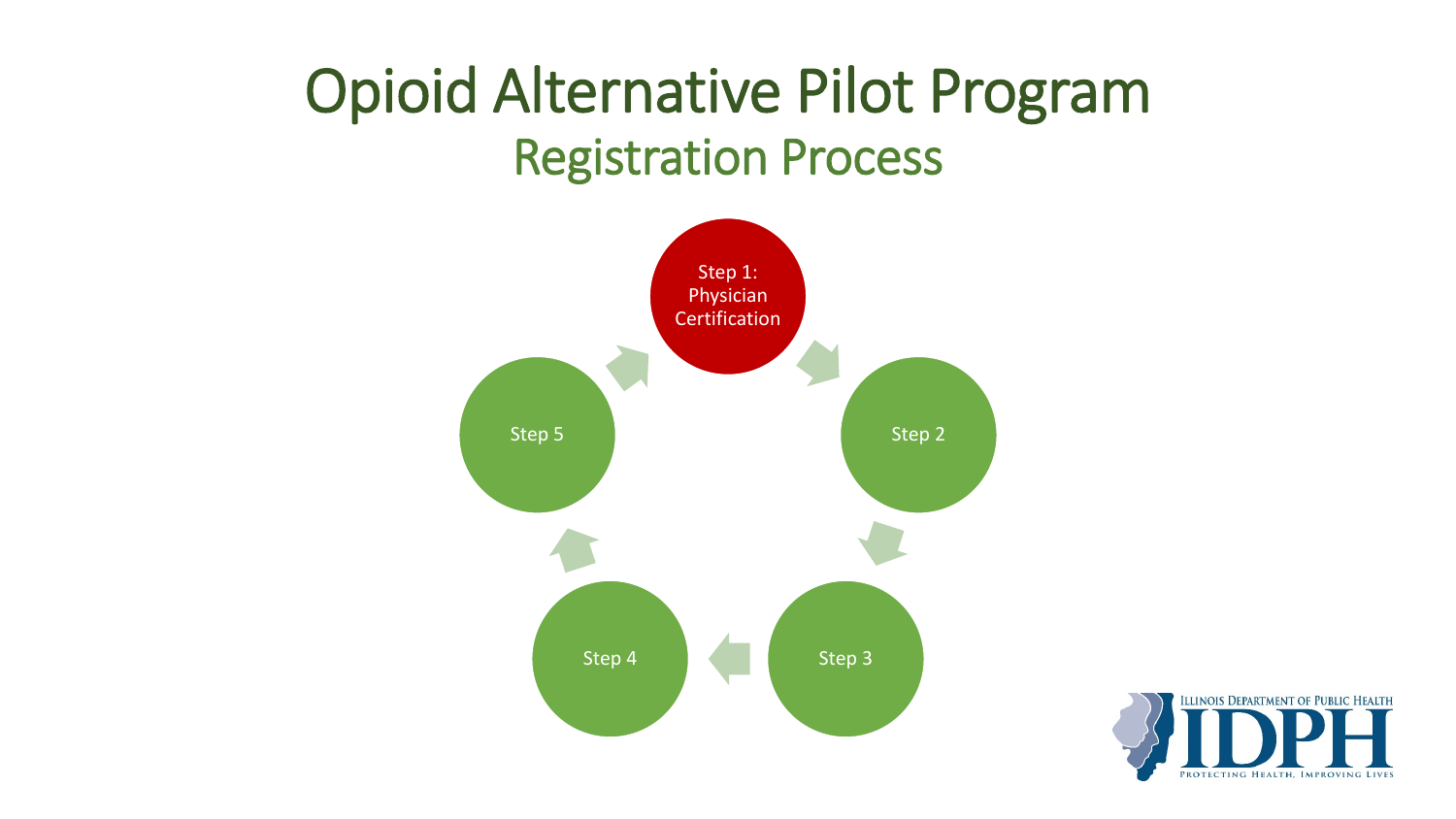### Opioid Alternative Pilot Program Physician Certification

- Entire process will be on-line
- Physician will be required to register with the IDPH OAPP
	- Verification of license credentials
	- Secure Physician PIN # for submission of PCs



- PC must be submitted before a qualifying patient can complete their registration for OAPP
- Once submitted by the physician, the PC is valid for 30 days
- If the physician determines the registered patient should continue in OAPP, a new PC can be entered within 30 days of expiration
	- In-person office visit is required; no telemedicine

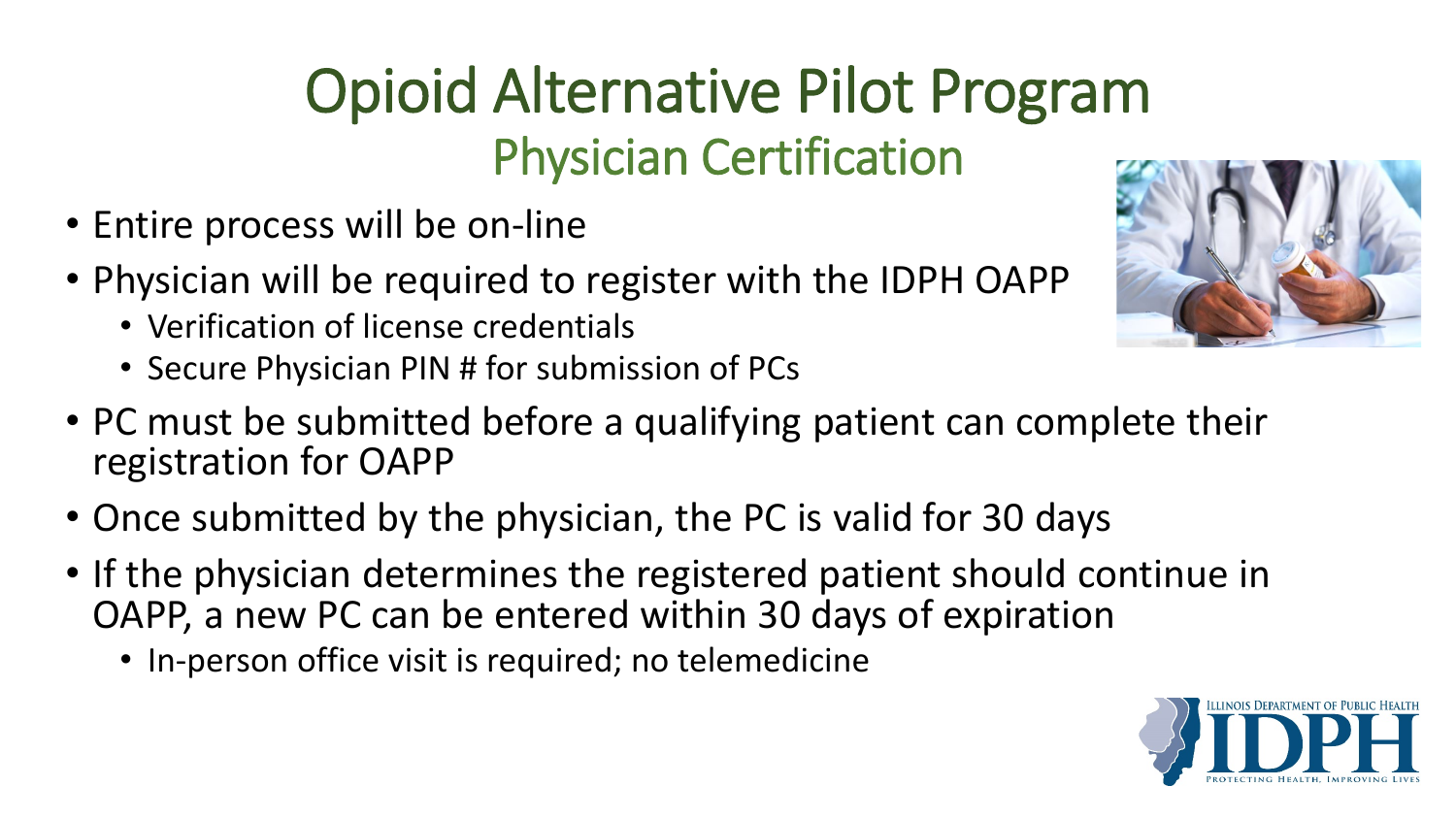#### Opioid Alternative Pilot Program Physician Certification

**Registration Type** Physician

**User Information** 

**Direct Email Address (The email** address entered here should be your direct email address that no one else besides you has access to. Do not enter an email address that is shared with other providers or office staff)

**First Name** 

**Middle Initial** 

**Last Name** 

**Username** 

By signing in to this system you are agreeing to follow the stated security policy. Website usage policy

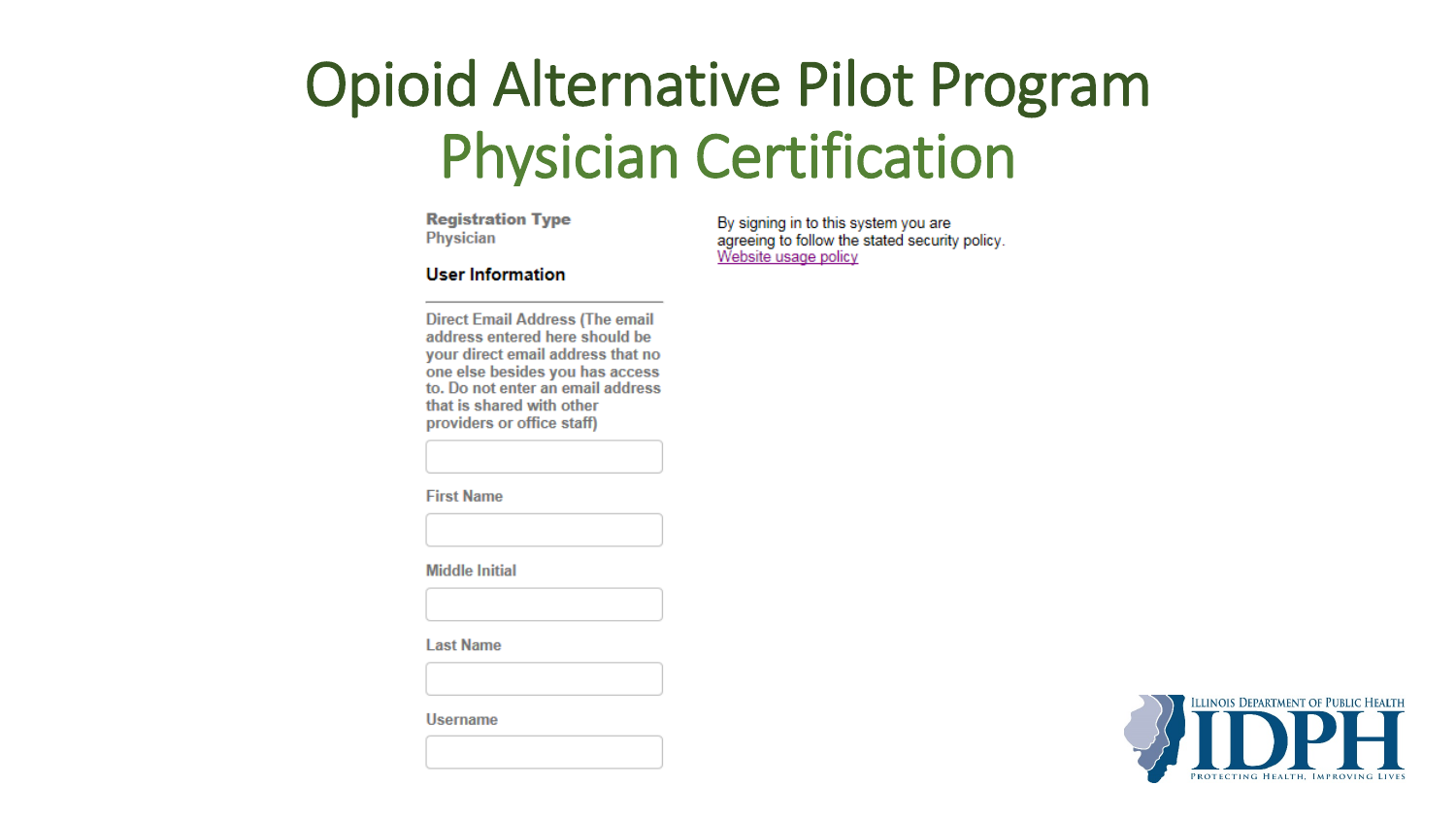# Opioid Alternative Pilot Program Physician Certification

The physician will enter information into the on-line system including:

- Demographic information about the qualifying patient (used to match the PC with the patient's registration)
- Information about the patient's qualification for enrollment in OAPP<br>• Information about the patient's diagnosis<br>• A A PP DEVELOPPED
- Information about the patient's diagnosis

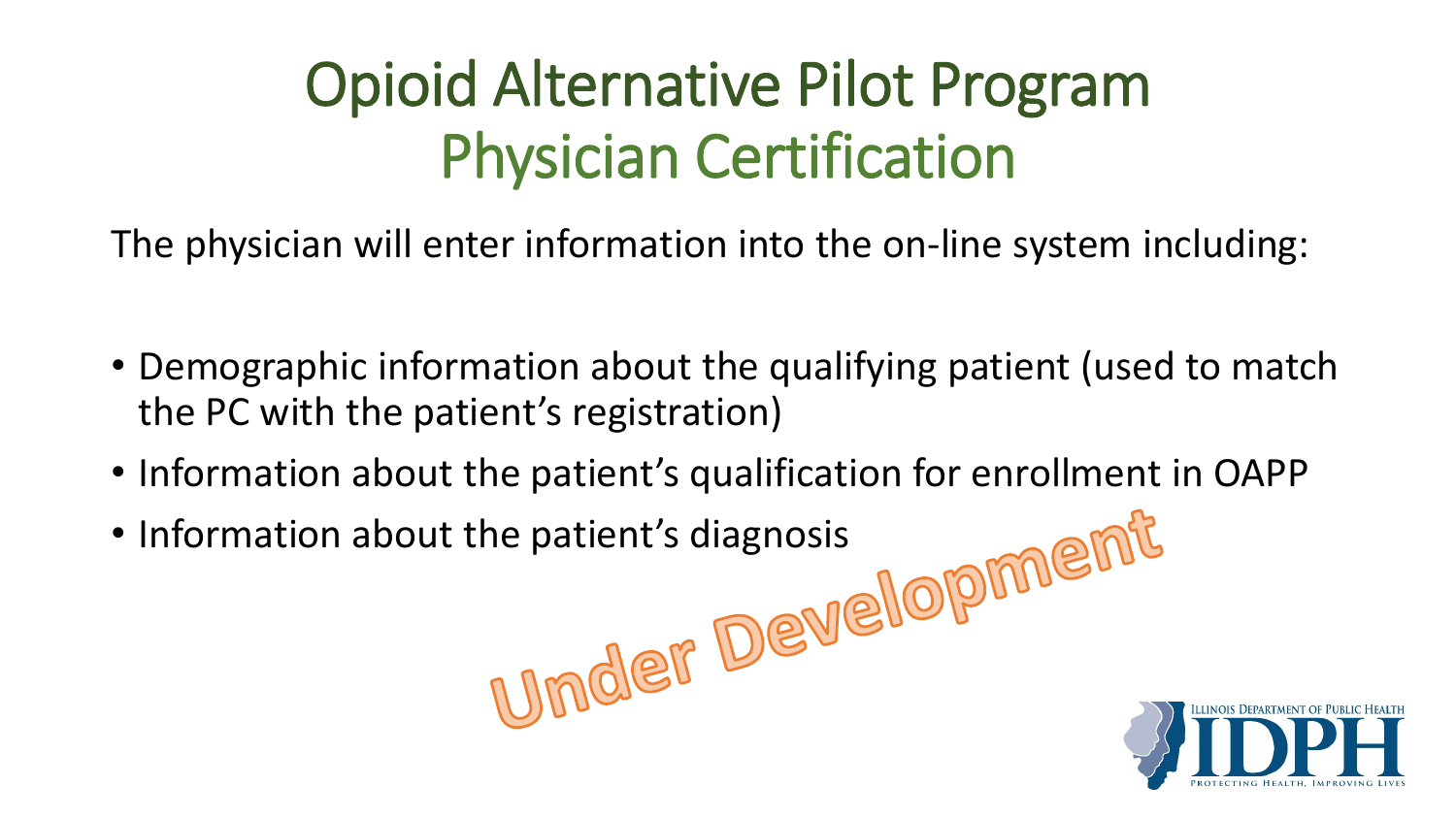#### Opioid Alternative Pilot Program Registration Process



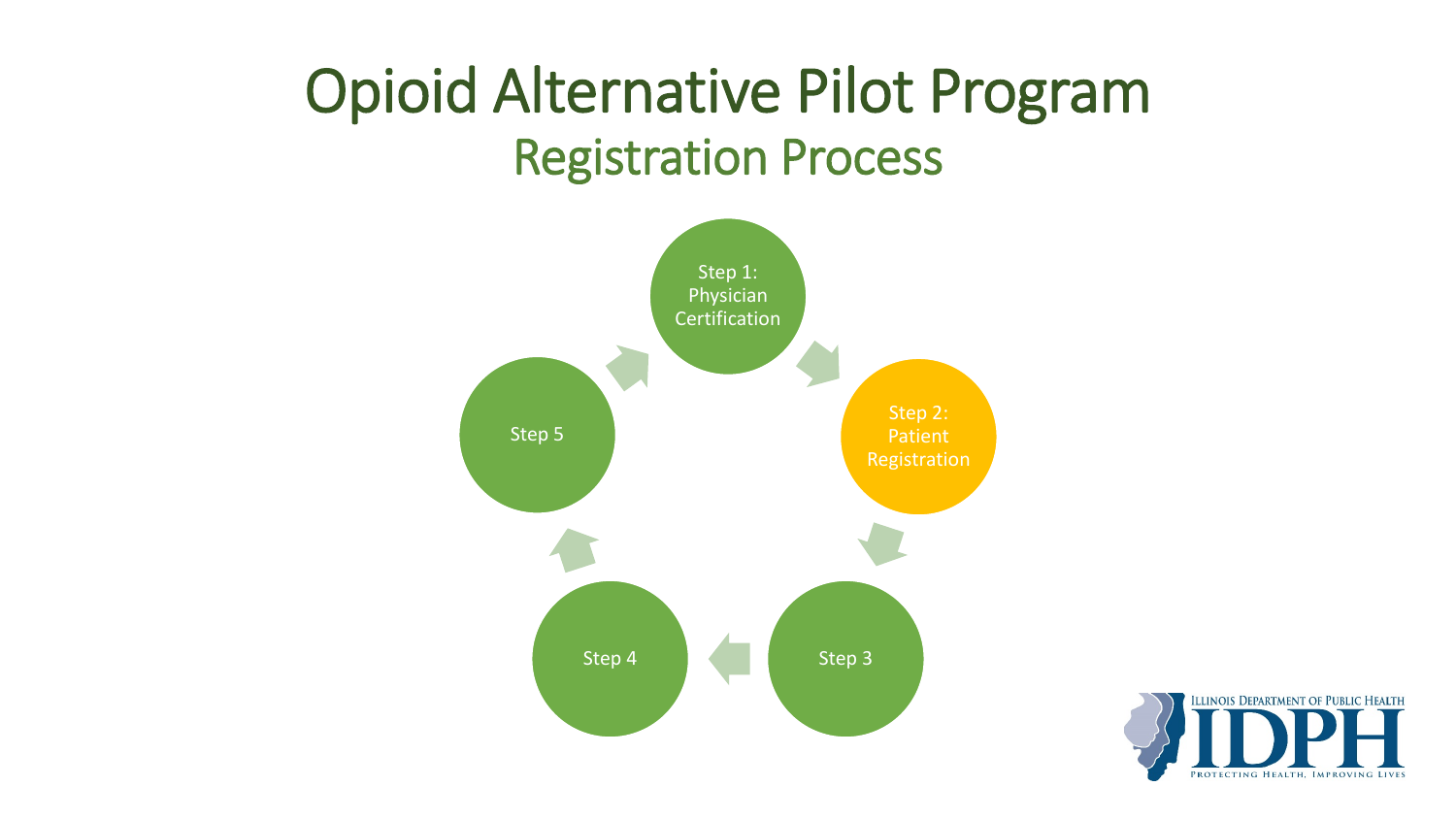- After in-person office visit, the qualifying patient is ready to enroll in OAPP
- Registration assistance at licensed dispensary or certified local health department



**Registration Type** 

**Applicant** 

By signing in to this system you are agreeing to follow the stated security policy. Website usage policy

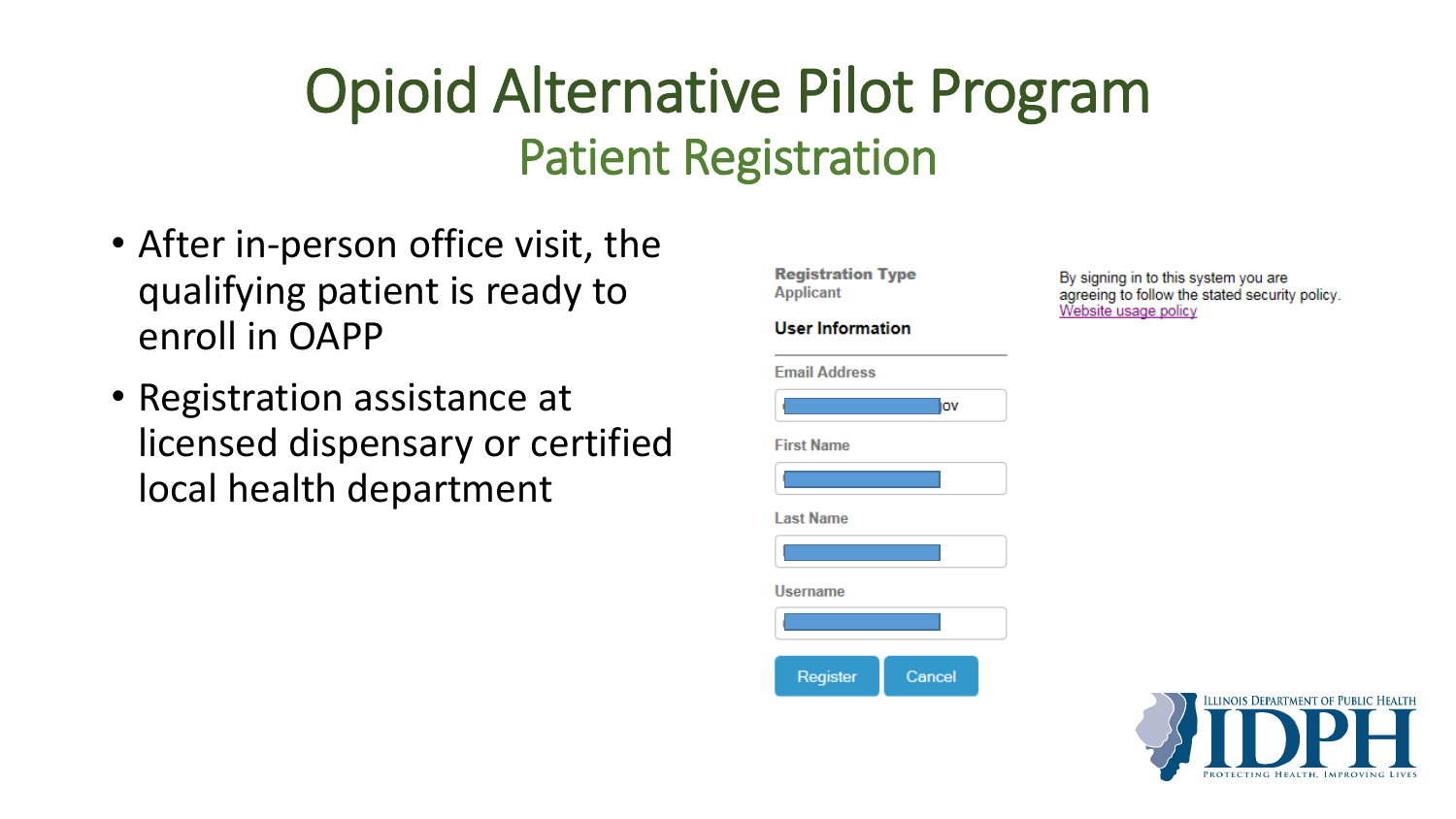- Patient must have a valid email address for OAPP
	- Cannot use dispensary or LHD email
- System will send a temporary password to patient's email
- ICTS will verify whether patient is a registered Medical Cannabis Pilot Program participant



Username: 0 Password: A temporary password will be sent to the email address entered when registering. You will be requested to change it upon login

Click here to log into the Illinois Illinois Cannabis Tracking System



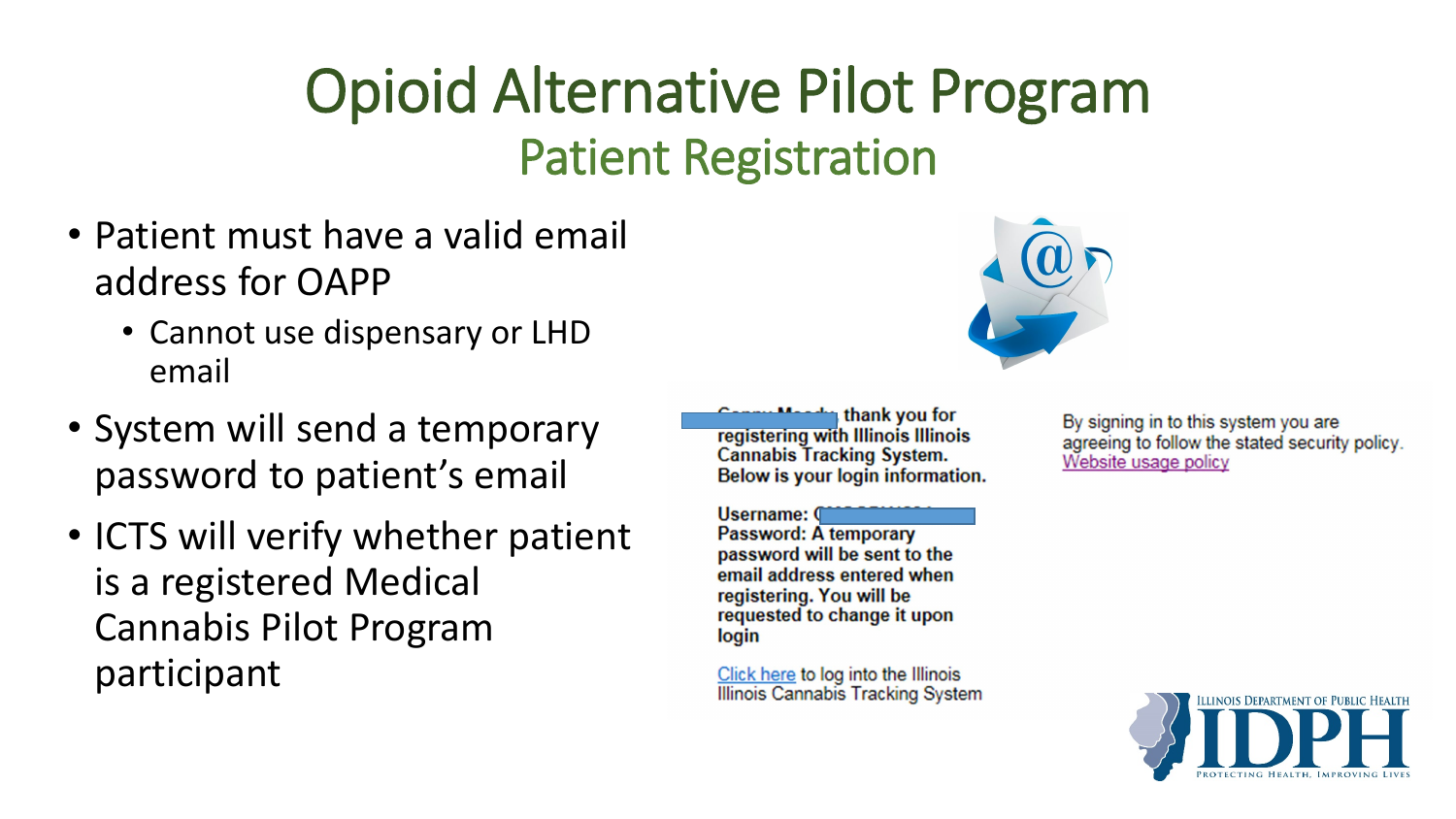

#### **Requirements for registration**

- Illinois Driver's license or state ID
- Proof of address documentation
- Passport-style Photograph
- Credit or debit card for \$10 co-payment

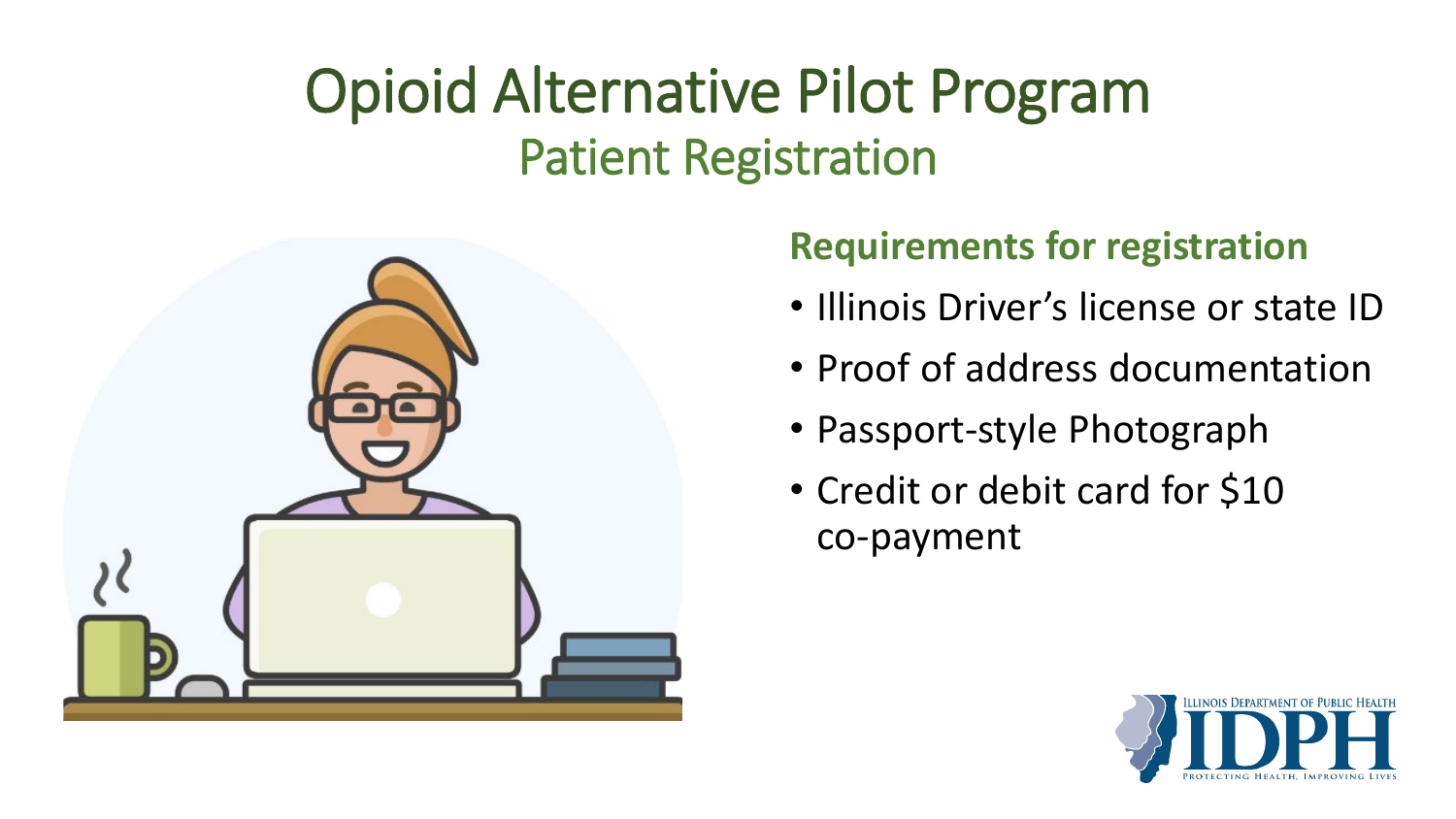- Photo will be transmitted to State seed-to-sale tracking system along with credential information so patient identity can be verified at EACH dispensary visit
- High resolution, Passport-quality photo is required
	- Passport photos can be obtained at Walgreen's, CVS, Walmart, the UPS Store, or the local post office
	- If the patient already has a photo, it can be cropped and resized using the Photo Tool provided by the U.S. Department of State <https://travel.state.gov/content/travel/en/passports/requirements/photos.html>

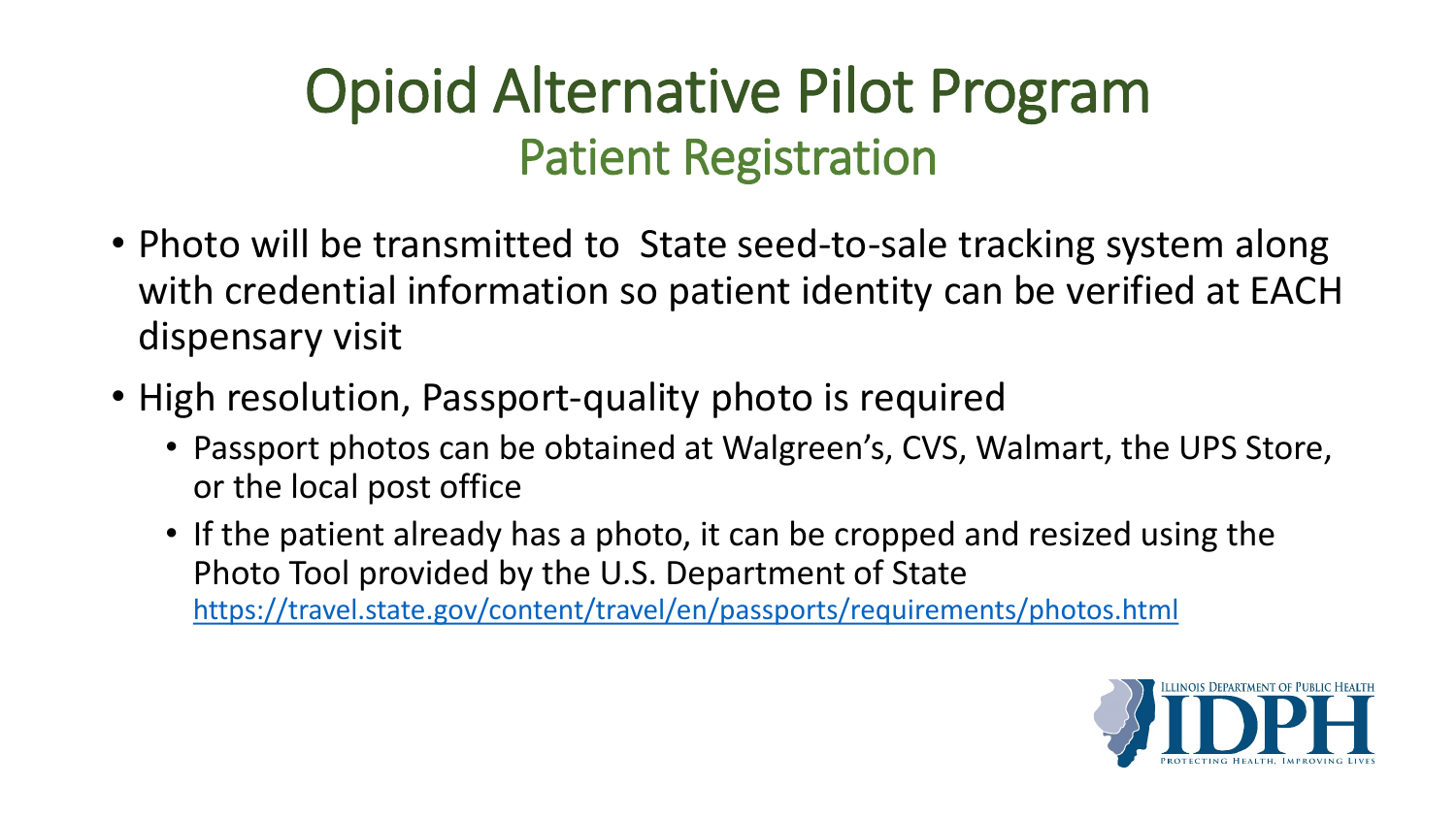- Based on demographic information patient enters in registration system, ICTS will:
	- Verify the patient is not already enrolled in the Medical Cannabis Pilot Program
	- Match the patient's registration with the physician certification filed by the patient's doctor
- Patient will select PC to download into registration
- Co-pay of \$10 submitted via state ePAY system

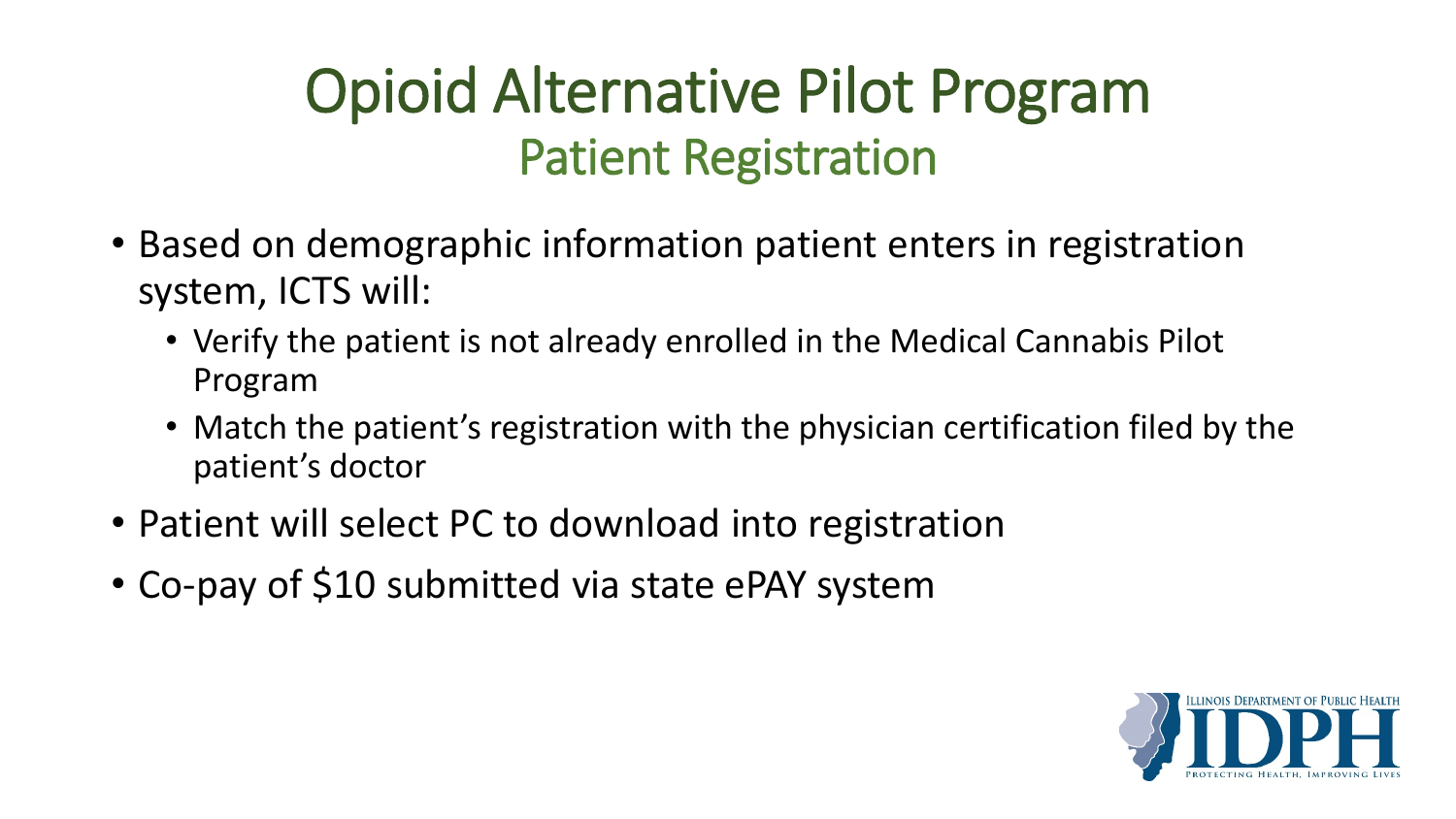#### Opioid Alternative Pilot Program Registration Process



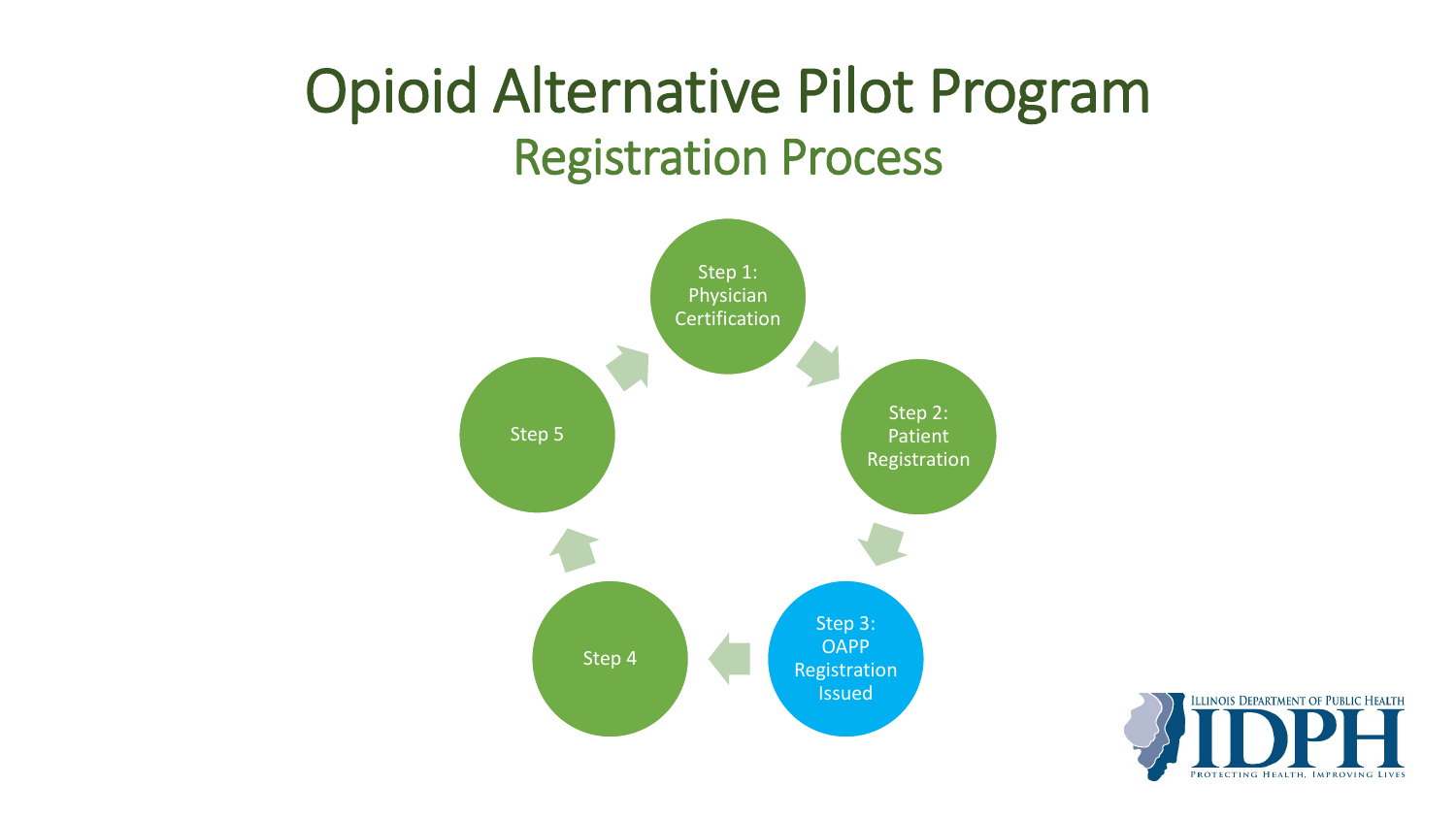- OAPP registered patient will receive an email with their registry card information
- No hard plastic registry cards will be printed for OAPP
- Dispensary MUST verify registration in State seed-to-sale tracking system each time patient visits dispensary



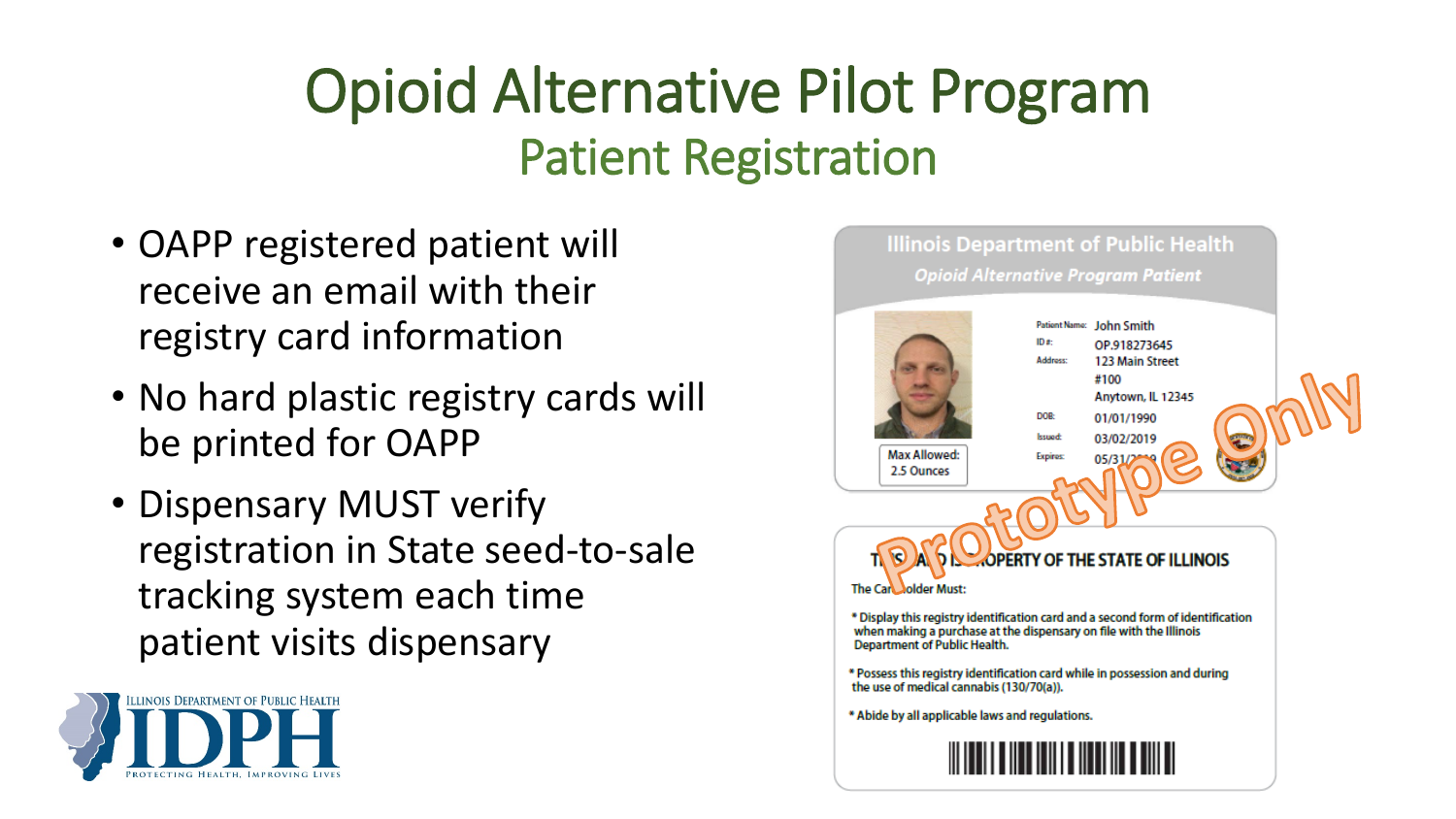#### Opioid Alternative Pilot Program Registration Process



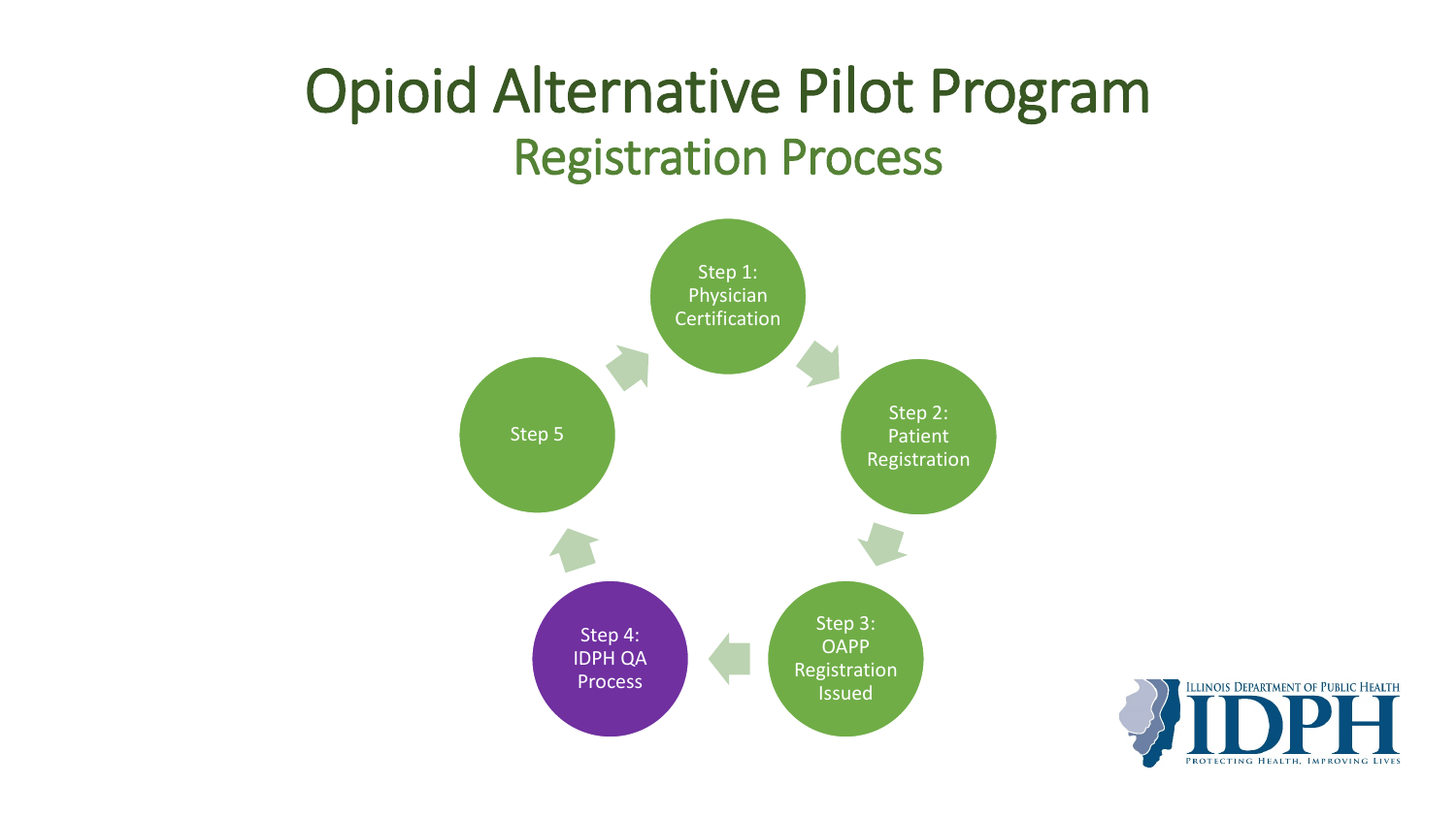#### Opioid Alternative Pilot Program IDPH Quality Assurance Process

- ICTS will transfer information to Secretary of State Driver's license system
	- Patients with a valid Commercial Driver's License (CDL) or a School Bus Permit will be issued a denial
- QA process will be conducted to determine validity of OAPP registration including address verification, review of physician certification, accuracy and completeness of registration
- Patient will have opportunity to correct errors or will receive a denial and the OAPP registration will be immediately revoked

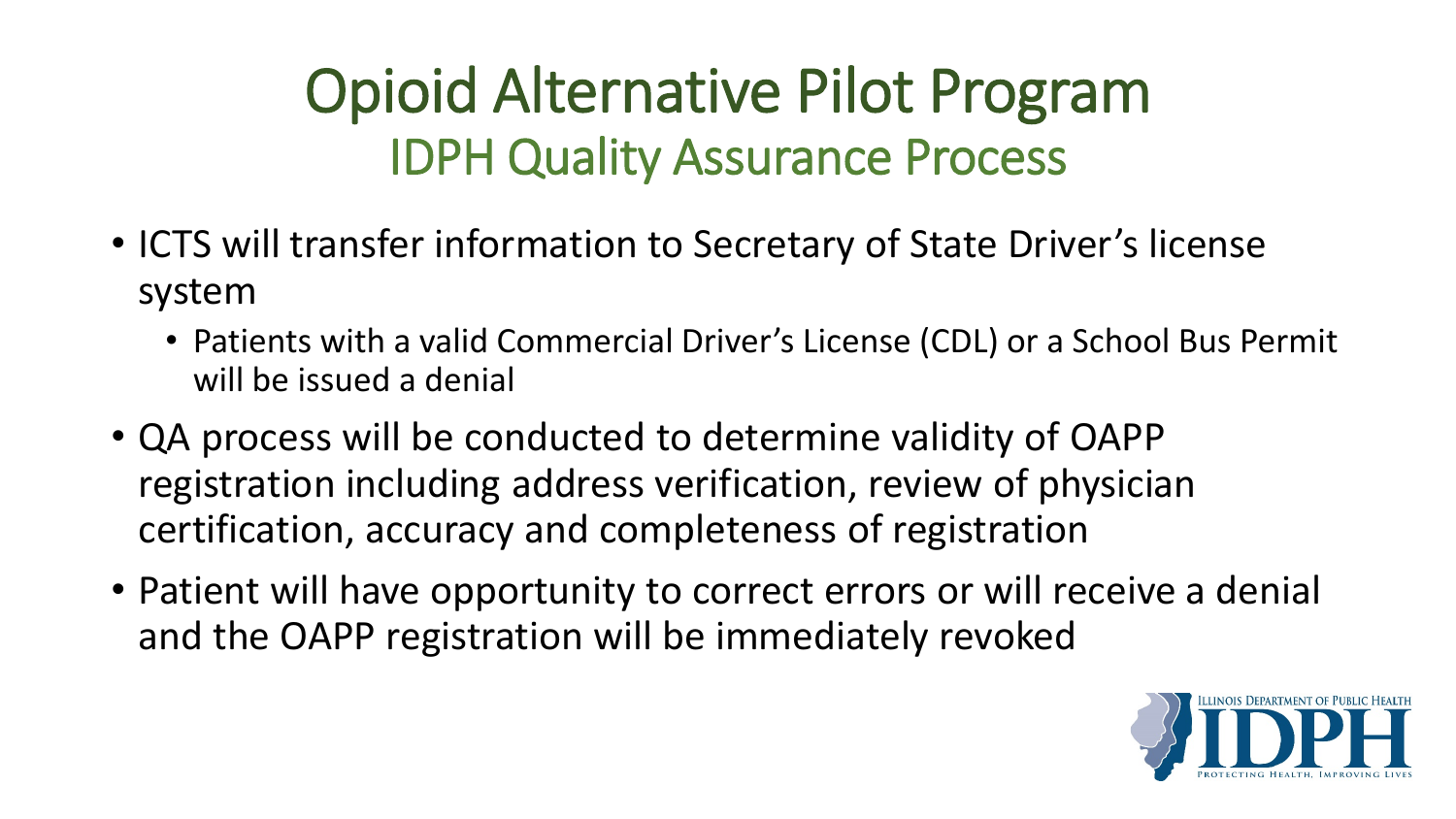#### Opioid Alternative Pilot Program Registration Process



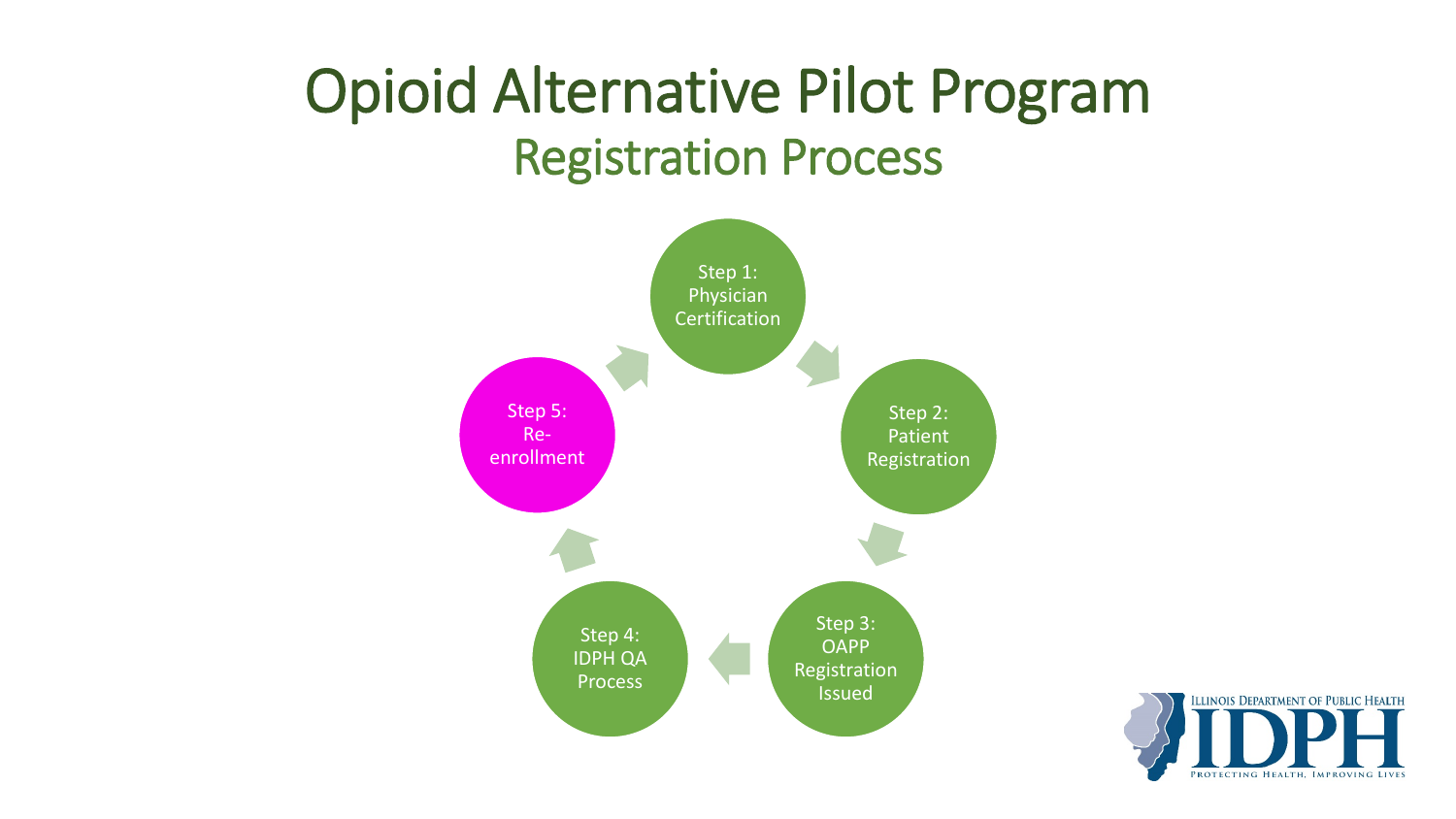#### Opioid Alternative Pilot Program Re-enrollment

- No more than 30 days before the expiration date of the OAPP registration, the patient may contact their physician for an appointment to review their continued participation in the program
- Re-enrollment requires:
	- Office Visit
	- New physician certification submitted on-line by doctor
	- Updated registration and \$10 co-payment
- Patients with a qualifying debilitating condition may choose to enroll in the traditional MCPP